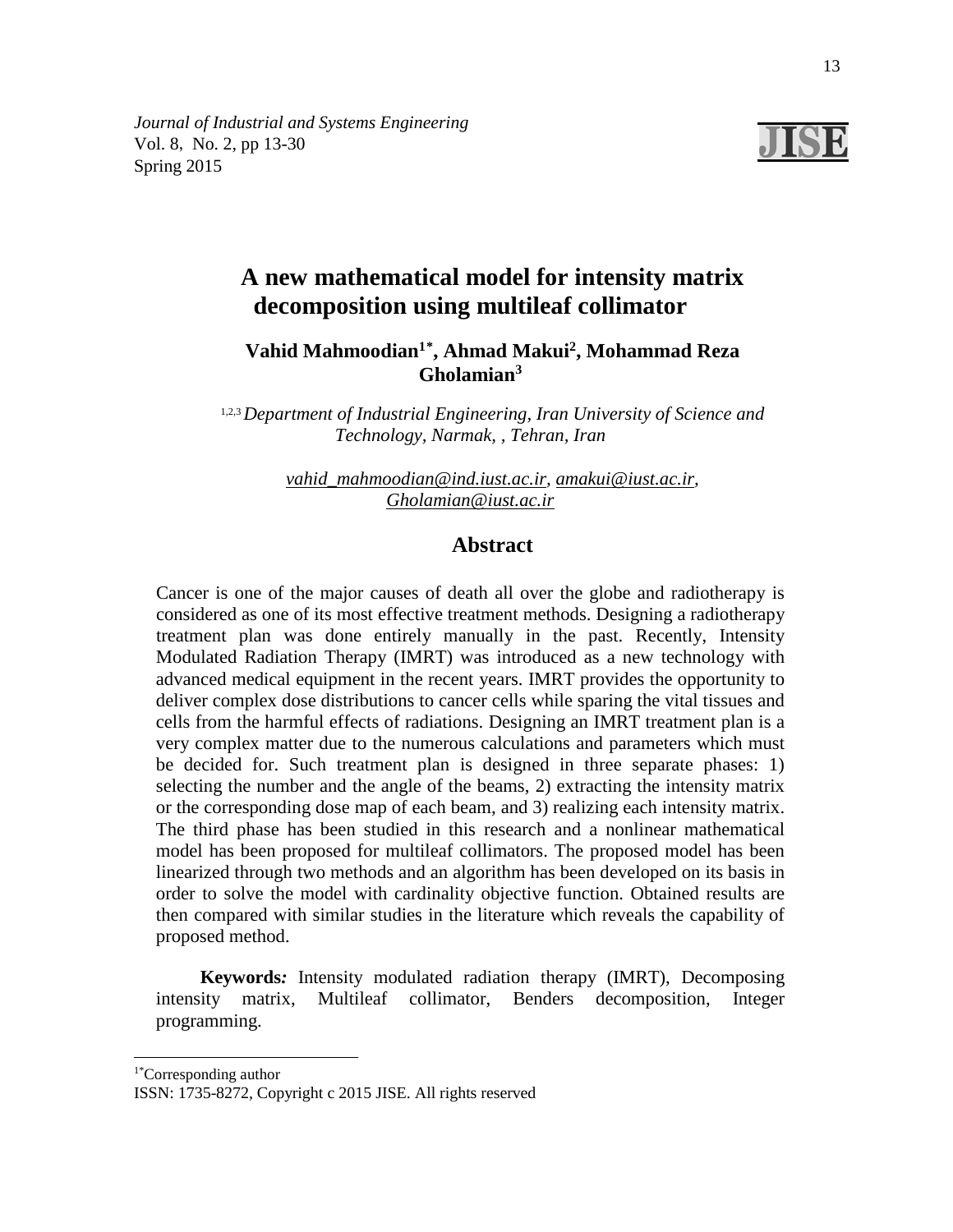## **1. Introduction**

Cancer is one of the most common diseases among the world and one of the most effective cures for it is radio therapy([Taşkın and Cevik, 2013](#page-17-0)). Designing a treatment plan was done completely manually in the past but a little more than ten years ago, as technology and medical equipment advanced,intensity modulated radiation therapy (IMRT) was introduced and the results of using it indicated its significant effects on the dose that the cancer cells received while the vital and natural tissues were being spared[\(Meyer et al., 2006\)](#page-17-1). This was due to the fact that it had a greater potential in comparison with the other methods regarding proportionality of dose distribution with the target mass. However, it increased the number of treatment options and parameters (which had to be decided) so much such that it caused manual and wholesome designing of a treatment plan impossible; since there were numerous calculations to be done. Therefore one such treatment planning is done in three different phases: 1) selecting the number and the angle of the beams, 2) extracting the intensity pattern or the corresponding dose map of each beam, and 3) realizing each intensity matrix. The reader can refer to works done b[yEhrgott](#page-17-2)  [et al. \(2008\)](#page-17-2) and [Schlegel and Mahr](#page-17-3) (2007) in order to obtain more information.

The third phase problem (i.e. realization problem) includes decomposing the intensity matrix obtained from phases one and two to matrix shapes or segments which can be formed in radiation therapy machines. The aim of the realization or segmentation problem, in general, is to minimize the treatment time due to the risk of involuntary movements of the patient, making him or her more comfortable, and also efficient use of the equipments along treatment. Multileaf collimators (MLC) are the main instruments for realization of intensity matrix radiation therapy machines which have been used in IMRT since 1996 [\(Meyer et al., 2006\)](#page-17-1). MLC is an instrument with mobile paired metal leaves within grooves which prevents beams outside the dose area from reaching the body.

The issue that makes the intensity matrix decomposition difficult, is the physical limitations related to collimators in producing shape matrixes. For instance, the distance between the two opposing leaves remains open in each line in MLCs. In Figure 1 for example realization of one matrix has been done through breaking it down into three matrixes which the black areas in three squares correspond to the left and right leaves of MLC. The beams pass through the open areas between the leaves (perpendicular to the sheet of segments). It should be noted that the dose area is divided into small parts called bixel as shown in Figure 1.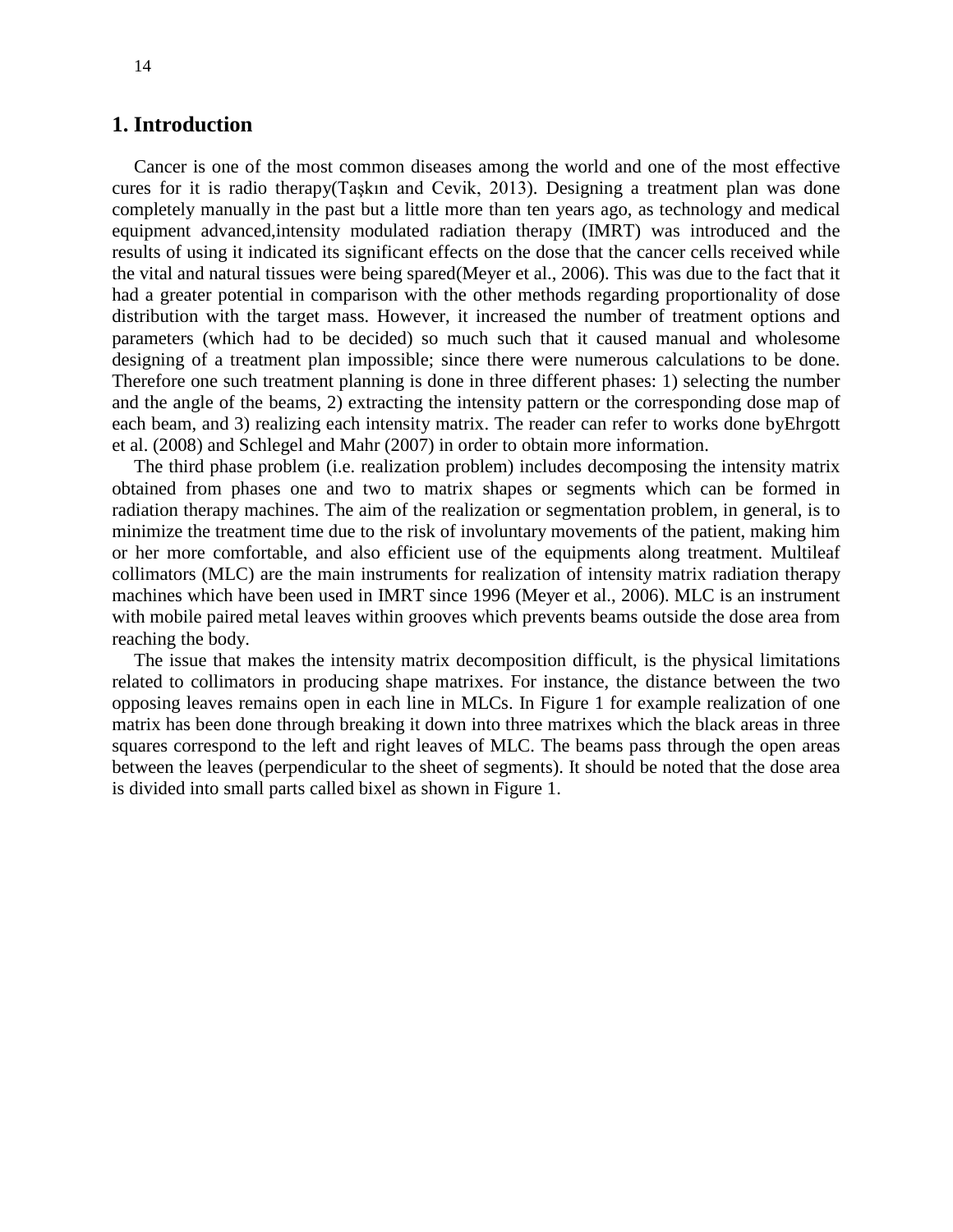

Using modern treatment planning algorithms in IMRT from 2002 to 2005,the planning time has decreased from 4 hours to 2 hours and the treatment time (executing the treatment plan) by four times in average [\(Meyer et al., 2006\)](#page-17-1). This was due to the fact that the average number of essential segments for realizing intensity matrixes decreased by approximately 50% for instance [\(Meyer et al., 2006\)](#page-17-1).

Decomposing the intensity matrix has been presented in the literature with three major objectives: 1) Beam On Time (BOT), 2) Decomposition Cardinality (DC), and 3) a combination of the two aforementioned objectives called Total Treatment Time (TTT). Numerous researches have been carried out on the first objective function [\(Ahuja and Hamacher, 2005,](#page-16-0) [Siochi, 1999,](#page-17-4) [Engel, 2005\)](#page-17-5) and efficient algorithms have been presented for them even in cases containing additional physical constraints[\(Boland et al., 2004\)](#page-16-1). In contrast, proposing an efficient algorithm which can optimally solve the intensity matrix decomposition problems with the least number of segments (i.e. cardinality objective function) is a difficult matter. So that it is strictly NP-hard even for matrixes with only one row or one column [\(Baatar et al., 2005,](#page-16-2) [Collins et al., 2007\)](#page-16-3). This objective function aims at minimizing the number of essential segments for realization of the intensity matrix.

Baatar et al. [\(2005\)](#page-16-2)indicated that the DC problem can be solved in polynomial time only under conditions where the intensity matrix is an integer coefficient of a binary matrix. Therefore the initial studies aimed at minimizing cardinality among solutions with the best beam on time [\(Engel, 2005,](#page-17-5) [Kalinowski, 2009\)](#page-17-6). However later finding the optimal solution of these problems gained more importance.

Ma[k\(2007\)](#page-17-7) used integer programming to accurately solve the DC problem which included many variables and this made it difficult to solve for real size data. Baatar et al. [\(2007\)](#page-16-4) also developed a model known as *Counter Model* for solving beam on time and decomposition cardinality problems lexicographically. The model has been analyzed by Cambazard et al. [\(2010\)](#page-16-5) later. They modeled the decomposing the intensity matrix to binary matrixes with consecutiveones (C1) property through turning it into the shortest path problem. They solved their model by using column generation and Dantzing-Wolfe decomposition methods and showed that it was more efficient in comparison with the algorithms proposed by Taskin et al. [\(2010\)](#page-17-8).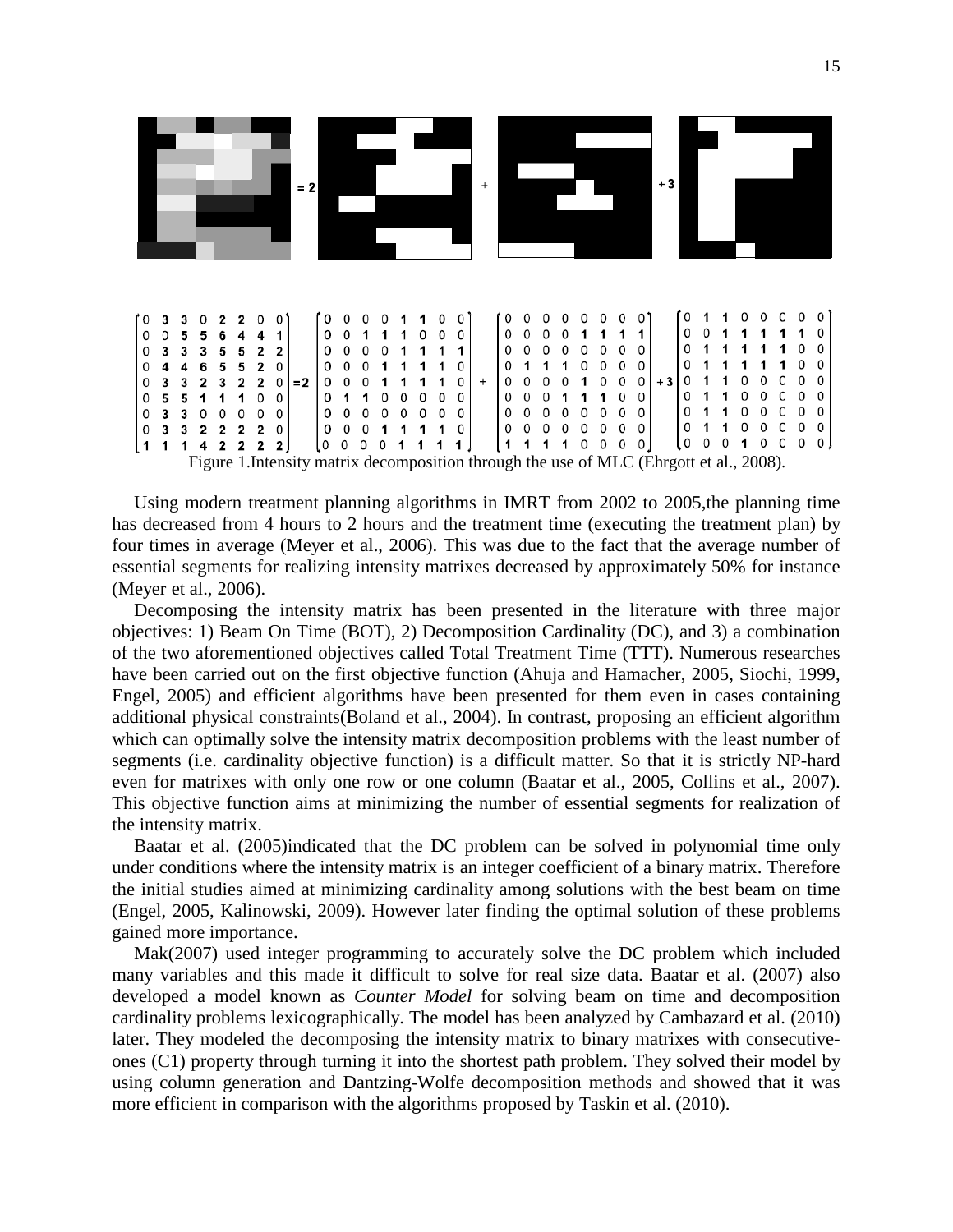An exact algorithm has recently been introduced by Ernst et al. [\(2009\)](#page-17-9) which researched for a feasible sequence for all rows of the matrix through generating Monitor Unit (MU) sequences heuristically. This algorithm would start with an initial solution and would gradually decrease the segments. This algorithm became a major inspiration for other algorithms which considered the total treatment time as well as cardinality objective function. Taskin et al. [\(2010\)](#page-17-8)considered the objective function of TTT problem as a weighted sum of beam on time and decomposition cardinality and developed a decomposition algorithm which was compatible with cardinality objective functions and total treatment time under the influence of Ernst et al.'s [\(Ernst et al.,](#page-17-9)  [2009\)](#page-17-9)algorithm. They generated a set of candidate MU values each of which could be dedicated to one segment. This series was named *allowable intensity multi set* and if there is decomposition for a row in a subset of that allowable MU values set, that would be a compatible MU sequence with that row. It is obvious that if the values of an allowable intensity multi set are compatible with all the rows of a matrix, they would be a feasible set. They claimed for the first time that they have presented an exact algorithm for solving problems with practical dimension through a combination of integer programming and combinatorial search techniques. They reported the results obtained from application of their algorithm on 25 real clinical data and also 100 random data. Mason et al. [\(2012\)](#page-17-10)eventually generalized Ernst et al.'s work to the TTT problem. They proposed a similar algorithm which searched for a feasible sequence for all the rows of the matrix through starting with a heuristically initial solution such as *TNMU-NS*[\(Engel, 2005\)](#page-17-5) and generating MU sequences based on that solution.

In this paper, a nonlinear mathematical model has been proposed in order to decompose an intensity matrix through multileaf collimators with two DC and TTT objective functions. This model has been linearized through two approaches and an algorithm has been developed based on them for the purposes of solving the problem with the cardinality objective function and the obtained results have been compared with similar studies in the literature.

The rest of the paper is organized as follows. The model and its linearization procedure have been described in section 2. Solving method presented for DC objective function has been explained in section 3 and numerical results is analyzed in section 4. Conclusions and suggestions for future researches are presented in section 5.

## **2. Model Description**

#### **2.1. The mathematical model**

The presented model is explained as below: Sets:

- i The set of rows of the intensity matrix or dose map;  $i = 1, ..., M$
- j The set of columns of the intensity matrix or dose map;  $j = 1, ..., N$
- s The set of segments;  $s = 1, ..., S$

Parameters:

 $a_{ij}$  prescribed dose to bixel(*i*, *j*)

Variables:

- $x_{ijs}$  1 if the bixel  $(i, j)$  is open in segment *s* and 0 otherwise,
- $y_s$  1 if segment *s* is used and 0 otherwise,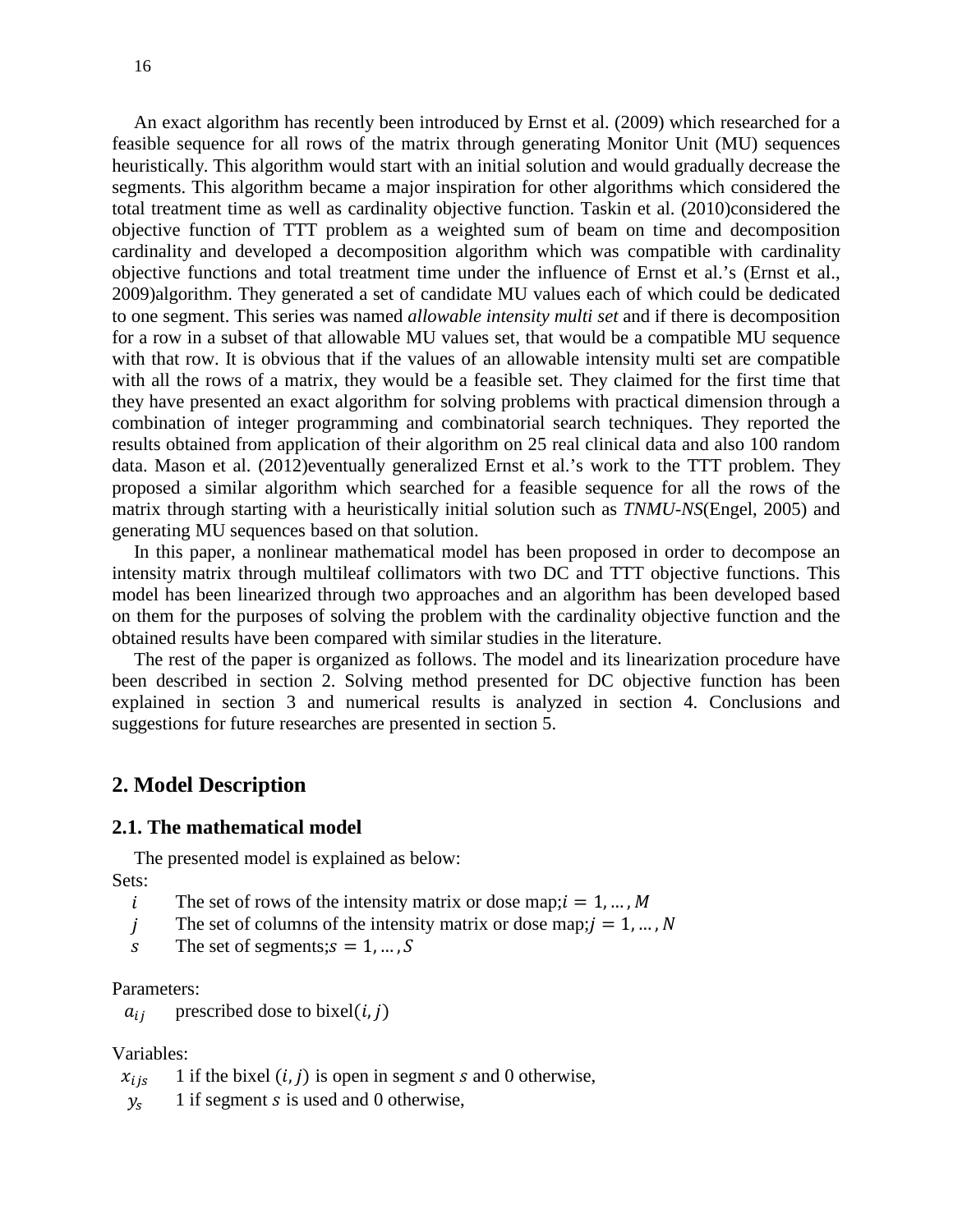$l_{ijs}$  1 if the  $i<sup>th</sup>$  left leaf covers up to column *j* in segment *s* and 0 otherwise,

 $r_{ijs}$  1 if the *i*<sup>th</sup> right leaf covers up to column *j* in segment *s* and 0 otherwise,

 $b_s$  Weight of segment s

Mathematical model:

$$
Min \sum_{s} y_s \tag{1}
$$

$$
s.t \qquad \sum_{s} b_{s} x_{ijs} = a_{ij} \qquad \qquad \forall i,j \tag{2}
$$

$$
l_{ijs} + r_{ijs} + x_{ijs} = 1 \qquad \qquad \forall i, j, s \tag{3}
$$

$$
l_{i,j+1,s} \le l_{i,j,s} \qquad \forall i,j < M,s \tag{4}
$$

$$
r_{ijs} \le r_{i,j+1,s} \qquad \qquad \forall i,j < M,s \tag{5}
$$

$$
\sum_{i} \sum_{j} x_{ijs} \le MNy_s \qquad \qquad \forall s,
$$
\n<sup>(6)</sup>

$$
b_s \geq 0, x_{ijs}, y_s, l_{ijs}, r_{ijs} \in \{0, 1\} \qquad \forall i, j, s \tag{7}
$$

Equation (1) indicates the cardinality objective function and constraint (2) which is the only nonlinear expression of the model guarantees the realization of prescribed dose. Constraints (3-5) simulate the collimator's leafs and guarantee C1 property in each row of the segments and constraint (6) counts the number of segments. The total number of nonzero elements of the intensity matrix can replace  $M \times N$  term which is equal to the total number of the bixels of the intensity matrix in order to tighten solution space.

The total treatment time objective function has been considered mostly as a weight combination of setup time and the beam on time assuming a constant time for setup of each segment, in the literatur[e\(](#page-17-11)[Taşkın et al., 2012](#page-17-11), [Mason et al., 2012,](#page-17-10) [Cambazard et al., 2012\)](#page-16-6). Here the total treatment time objective function can be written as follows with the same assumption:

$$
Min \t w_1 \sum_{s} y_s + w_2 \sum_{s} b_s \t\t(8)
$$

Where $w_1$  represents each segment's setup time and  $w_2$  is an amount of time which is needed to deliver one monitor unit.

#### **2.2. Mathematical model linearization**

The above mentioned model can be linearized through adding a subscript which indicates the amount of monitor unit of each segment. This type of linearization guarantees the integrality of beam on time values but increases the number of variables exponentially. Therefore determining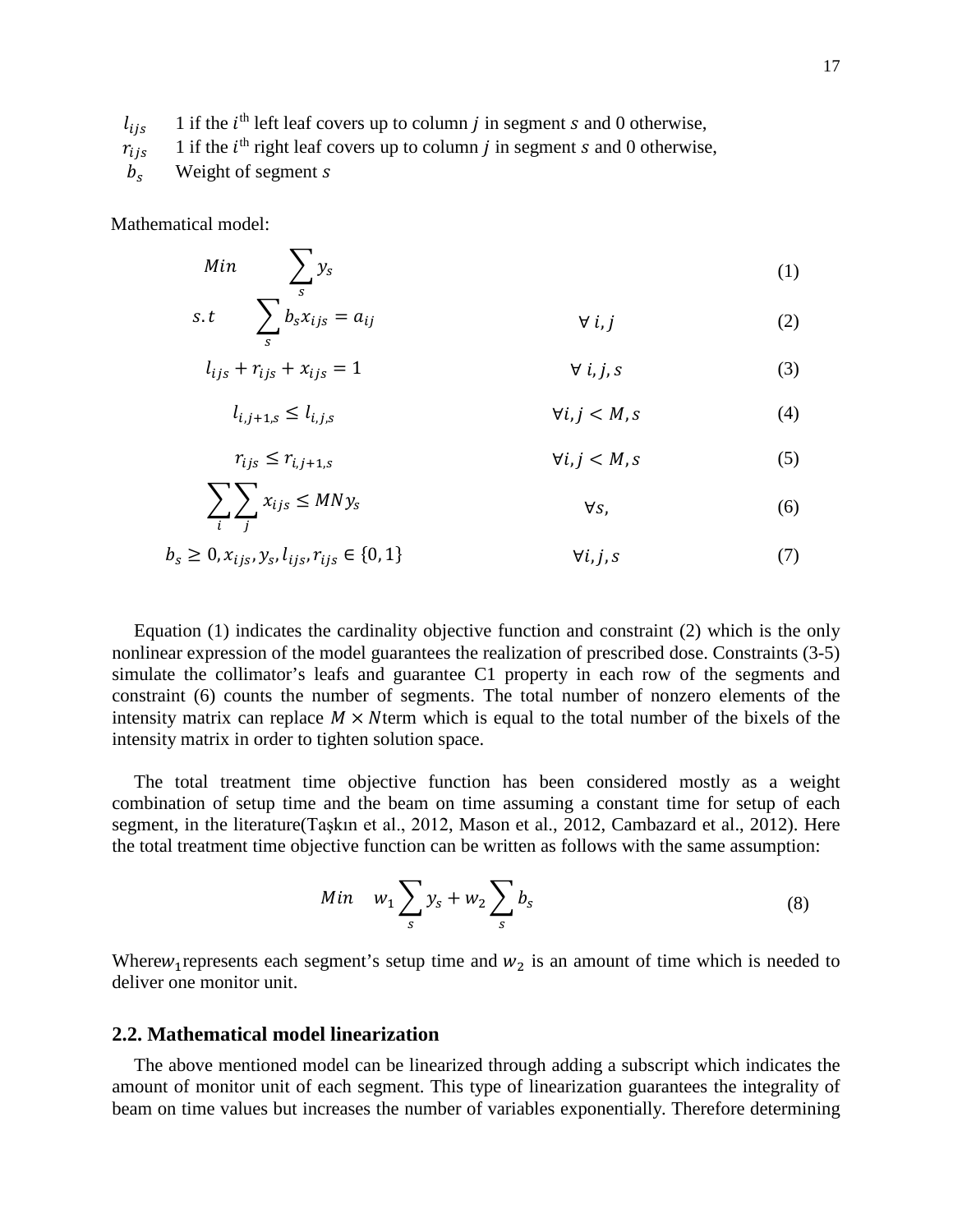a good upper bound for the monitor units can significantly increase its efficiency. The largest element of the intensity matrix  $(a_{max} = \max_{i,j} \{a_{ij}\})$  is an obvious bound for the monitor units of the segments. The linearized model is presented as below:

Sets:

b Set of weights  $b = 1, ..., B$ 

Variables:

 $x_{i,j}$  1 if the bixel(*i, j*) is open in segment *s* with beam on time amount *b*, and 0 otherwise,

 $y_{sb}$  1 if segment *s* with its beam on time amount equals to *b* is used, and 0 otherwise,

 $l_{ijs}$  1 if the  $i<sup>th</sup>$  left leaf covers segment *s* up to column *j*, and 0 otherwise,

 $r_{ijs}$  1 if the *i*<sup>th</sup> right leaf covers segment *s* up to column *j*, and 0 otherwise

Mathematical model:

$$
Min \sum_{s} \sum_{b} y_{sb} \tag{9}
$$

$$
s.t \quad \sum_{s} \sum_{b} bx_{ijsb} = a_{ij} \qquad \forall i, j \qquad (10)
$$

$$
l_{ijs} + r_{ijs} + \sum_{b} x_{ijsb} = 1 \qquad \qquad \forall i, j, s \qquad (11)
$$

$$
l_{i,j+1,s} \le l_{i,j,s} \qquad \forall i,j < N, s \tag{12}
$$

$$
r_{ijs} \le r_{i,j+1,s} \qquad \qquad \forall i,j < N, s \qquad (13)
$$

$$
\sum_{i} \sum_{j} x_{ijsb} \leq MNy_{sb} \qquad \forall s, b \tag{14}
$$

$$
\sum_{b} y_{sb} \le 1 \tag{15}
$$

$$
x_{ijsb}, y_{sb}, l_{ijs}, r_{ijs} \in \{0, 1\} \qquad \forall i, j, s \qquad (16)
$$

The objective function and all the constraints have the same corresponding role in both models. The difference is that additive constraint (15) has been added to the linear model. The solution violating this constraint might not be actually infeasible but obviously in the optimal solution each of the segments appears once. This constraint can tighten the feasible space of the model.

On the other hand, the above mentioned nonlinear model can be linearized through another method by changing the variable and adding three constraints. This time we should only define a new positive variable as  $z_{ijs} = b_s x_{ijs}$ ,  $i \in \{1, 2, ..., M\}$ ,  $j \in \{1, 2, ..., N\}$ , and  $s \in$  $\{1, 2, \ldots, S\}$  which is applied with four linear constraints (17- 21) while replacing constraint (2). The variablez<sub>iis</sub> can be defined as the dose which would be delivered to bixel(*i*, *j*) in segment *s*.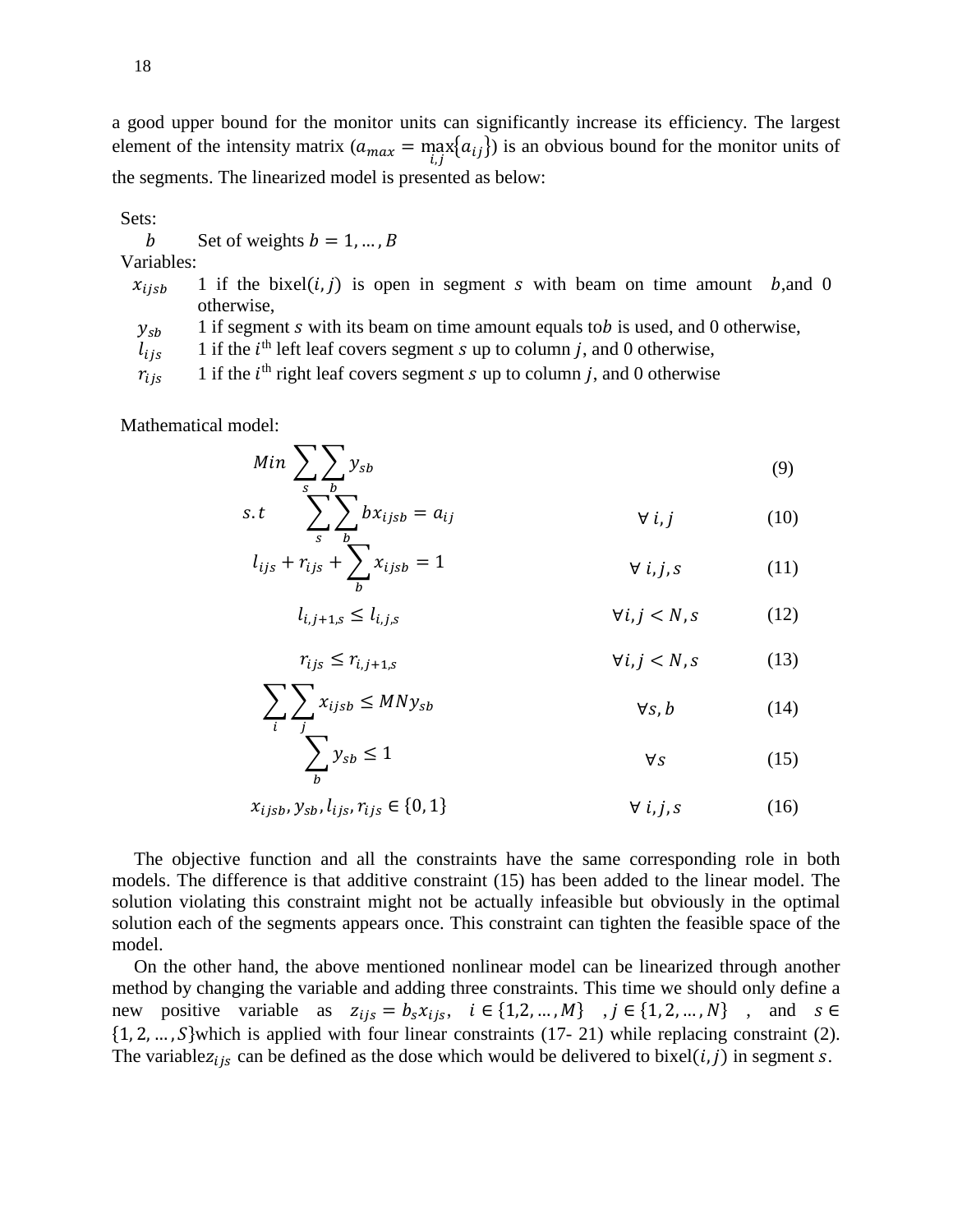$$
\sum_{s} z_{ijs} = a_{ij} \qquad \qquad \forall i, j \tag{17}
$$

∀ ,, (18) ≤

$$
z_{ijs} + \mathcal{M}(1 - x_{ijs}) \ge b_s \qquad \qquad \forall i, j, s \tag{19}
$$

$$
z_{ijs} \leq \mathcal{M}x_{ijs} \qquad \qquad \forall i,j,s \tag{20}
$$

$$
z_{ijs} \ge 0 \qquad \qquad \forall i,j,s \tag{21}
$$

Where  $M$  is an enough positive large number in constraints (19) and (20) and can be replaced by  $\alpha_{max}$ . However it is clear that setting the smaller value to this number, can caused the solution space to be tightened([Taşkın et al., 2012](#page-17-11)). Constraints (18) and (19) guarantee that if bixel(*i*, *j*) is open in segment  $s(x_{ijs} = 1)$  a dose equal to  $b_s$  will surely pass through it ( $z_{ijs}$ )  $b_s$ ) and if it is closed ( $x_{ijs} = 0$ ) constraint (20) is activated and the passing dose will drop to zero.

### **3. The presented solution**

The details of the presented algorithm based on the developed model will be explained in this section. The matrix's rows are first organized based on decreasing order of*TNMU*[\(Engel, 2005\)](#page-17-5) complexity  $C(A)$  and the most complex row,  $i^*$  (the first row in rank) will be selected. The minimum decomposition cardinality of each row will be calculated through the Benders' decomposition method and so the lower bound of the cardinality of the total decomposition of the matrix  $(k)$  will be obtained. Then through limiting the number of segment sets of the presented mathematical model to the lower bound (S:= k), the number of the rows to one ( $M =$ 1), and removing the objective function it would be possible to simultaneously examine the feasibility of the monitor units sequence  $b_s$ ,  $s \in \{1, ..., S\}$ , which are generated through two related methods. In such manner that the sequences of monitor units  $\tilde{b}_s$  are entered as parameter to a linear system of inequalities including (3-5) and the following constraint and its feasibility will be examined for all the rows one by one by tracking the predetermined manner:

$$
\sum_{s} \tilde{b}_{s} x_{ijs} = I_{ij} \qquad \qquad \forall i, j \qquad (22)
$$

It is obvious that if a given sequence is feasible for all rows, it would be feasible for the entire matrix as well, and therefore a decomposition would be obtained with cardinality. Hence the process of generating new monitor unit sequences  $(b<sub>s</sub>)$  and increasing the bound of the number of segments must continue until we reach to one such sequence. The methods of generating new monitor unit sequences  $(b_s)$  guarantee the optimality of this process.

Monitor unit sequence generating methods play the main role in this algorithm and have a significant effect on the time needed to reach a feasible answer. The first linearized model has the capability to make taboo the determined sequence  $TS_s$   $s \in \{1, ..., S\}$  for the model through adding a constraint like (56). Which means it prevents the model from reaching these sequences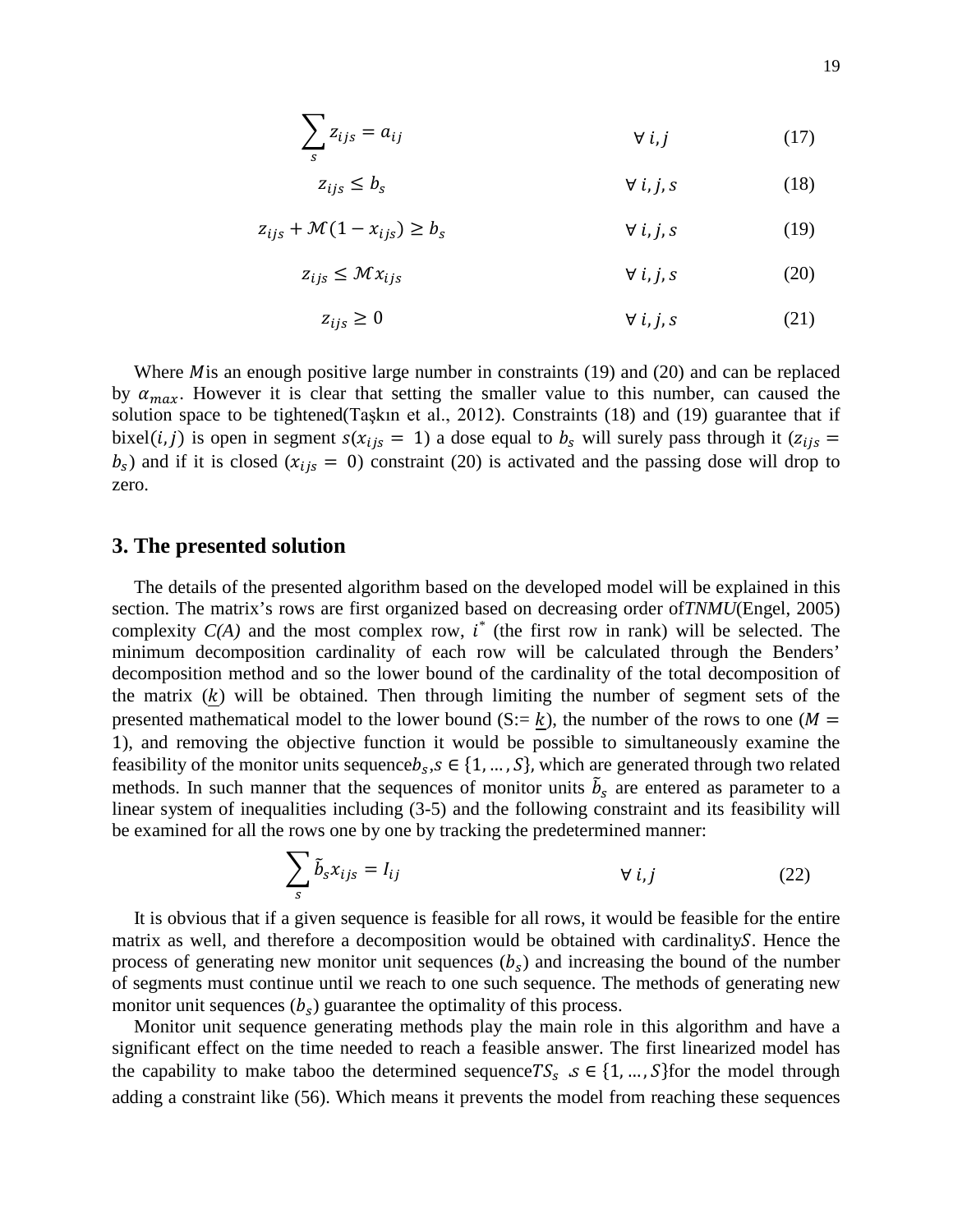20

as asolution. The observations have indicated that the feasible monitor sequences are very similar to one another in such manner that they differ from each other by  $\pm 1$  unit correspondingly [\(Mason et al., 2012\)](#page-17-10). Therefore the obtained sequences can be used to generate new sequences. The algorithm will be explained in detail in the following section.

## **3.1. Solving a single row model through Benders decomposition method**

The amount of computation and required memory is one of the important points in modeling and solving optimization problems which increases significantly as the number of variables and constraints increase. Thus the traditional methods which made all the decisions simultaneously through solving an integrated optimization model became inefficient as the variables and constraints increased and they were replaced by multistage algorithms such as Benders decomposition [\(Benders, 2005,](#page-16-7) [Pishvaee et al., 2014\)](#page-17-12). Unlike the traditional methods these algorithms divide the decision making process into a number of stages. In the first stage of the Benders decomposition, the master problem, which includes a set of variables (mostly integer), is solved and the values of other variables are determined in the second stage through solving the sub-problem. In the sub-problem the values of the master problem variables are substituted as known parameters. Therefore if the sub-problem becomes infeasible with those values, the master problem will be directed toward feasible region of the whole problem through adding one or more cuts which are resulted from the dual of sub-problem. And so a number of small problems will be solved instead of a large problem which is plausible due to the large amount of computational resources needed for solving large problems.

Taking into consideration the fact that it has been shown that the DC problem is NP-hard even for single row matrixes [\(Baatar et al., 2005\)](#page-16-2), the Benders decomposition approach can aid shortening the time and decreasing the memory needed for solving single row problems. Taskin et al. [\(2012\)](#page-17-11)used this method to solve their model as well. As mentioned previously we must reach to the minimum cardinality of decomposing each and every row of the matrix in order to obtain the lower bound for entire matrix decomposition cardinality.

Consider linearized model (23-32). This model has been adapted to problems with single row matrixes. A linear model for an  $M \times N$  size intensity matrix and the upper bound (i.e. the number of essential segments for decomposing) $S$ , has  $4MNS + 2S$  variables and  $6MNS + MN + 2S$ constraints. This number decreases by more than  $M$  times when it turned into single row state. As a result the conditions are set for solving the problem through Benders decomposition method.

Variables:

 $x_{is}$  1 if bixel(*i*, *j*) is open in segment s and 0 otherwise,

- $z_{is}$  Delivered dose to bixel(*i*, *j*) through segment *s*,
- $y_s$  1 if segment *s* is used and 0 otherwise,
- $l_{is}$  1 if the left leaf in segment *s* covers up to column *j* and 0 otherwise,
- $r_{is}$  1 if the right leaf in segment *s* covers up to column *j* and 0 otherwise,
- $b<sub>s</sub>$  The monitor unit amount of segment s

Mathematical model:

$$
Min \qquad \sum_{s} y_s \tag{23}
$$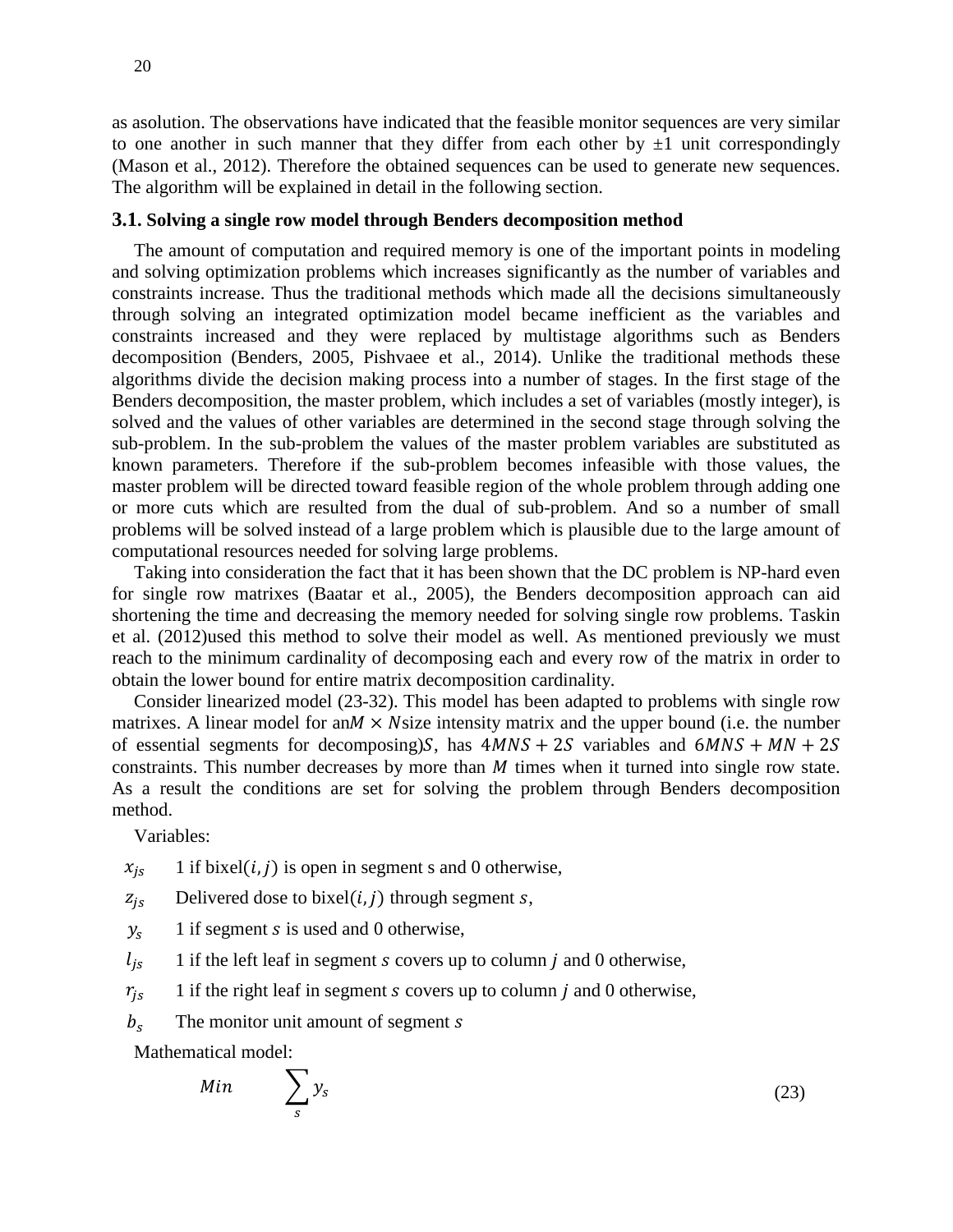$$
s.t. \sum_{s} z_{js} = a_j \qquad \qquad \forall j \qquad (24)
$$

$$
z_{js} \le b_s \qquad \qquad \forall j, s \tag{25}
$$

$$
z_{js} + a_{max}(1 - x_{js}) \ge b_s \qquad \qquad \forall j, s \tag{26}
$$

$$
z_{js} \le a_{max} x_{js} \qquad \qquad \forall j, s \tag{27}
$$

$$
l_{js} + r_{js} + x_{js} = 1 \qquad \qquad \forall j, s \qquad (28)
$$

$$
l_{j+1,s} \le l_{js} \qquad \qquad \forall j < M, s \tag{29}
$$

$$
r_{js} \le r_{j+1,s} \qquad \qquad \forall j < M, s \tag{30}
$$

$$
\sum_{j} x_{js} \leq MNy_s \tag{31}
$$

$$
b_s, z_{js} \ge 0, x_{js}, y_s, l_{js}, r_{js} \in \{0, 1\} \qquad \forall j, s \qquad (32)
$$

We consider binary variables as complicated variables since when binary variables were set by values, the model turns into a simple linear model which can be solved by well-known approaches such as simplex. And so the model is divided into two problems according to the Benders decomposition method: 1) a master problem (MP) which includes binary variables  $(x_{is}, y_s, l_{is}, r_{is})$  and 2) a sub-problem (SP) which includes real variables  $(z_{is}, b_s)$ .

Sub-problem (33-38) is obtained through assuming the binary variables as parameter and separating constraints including real variables. Since the real variables have no role in the cardinality objective function, the sub-problem will in fact be limited to finding feasible solution.

$$
\text{SP:} \quad Min \quad 0 \tag{33}
$$

$$
s.t. \sum_{s} z_{js} = a_j \qquad \qquad \forall j \qquad (34)
$$

$$
z_{js} + a_{max}(1 - \tilde{x}_{js}) \ge b_s \qquad \qquad \forall j, s \tag{35}
$$

$$
b_s - z_{js} \ge 0 \qquad \qquad \forall j, s \tag{36}
$$

$$
-z_{js} \ge -a_{max}\tilde{x}_{js} \qquad \qquad \forall j, s \qquad (37)
$$

$$
b_s, z_{js} \ge 0 \t\t \forall j, s \t\t (38)
$$

The master problem can be modeled as below too:

MS:  $Min \quad \sum_{s} y_s$  (39)

$$
s.t. \quad x_{js} \; delivers \; Prescribed \; dose \tag{40}
$$

$$
l_{js} + r_{js} + x_{js} = 1 \qquad \qquad \forall j, s \tag{41}
$$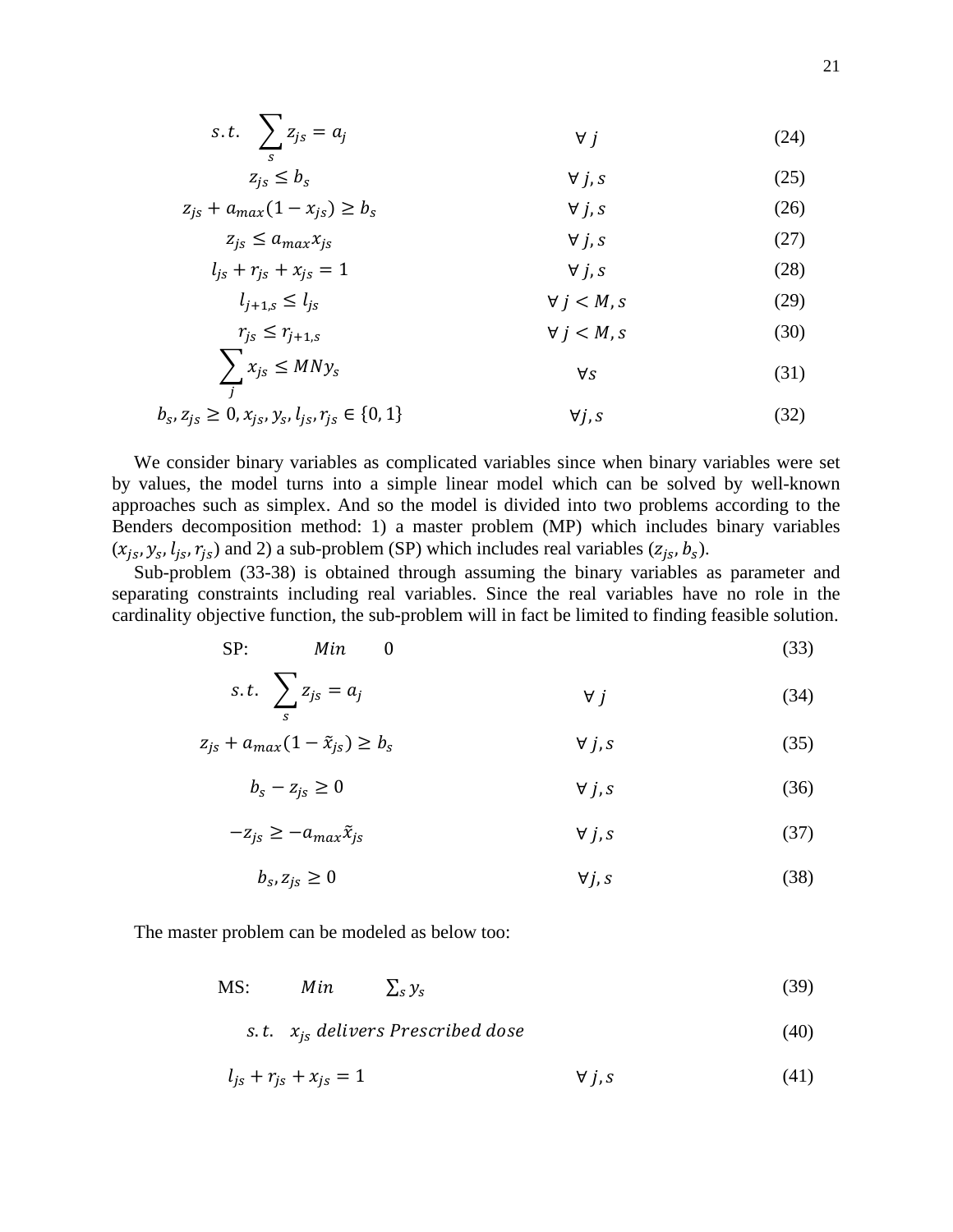$$
l_{j+1,s} \le l_{js} \qquad \qquad \forall \ j < M, s \tag{42}
$$

$$
r_{js} \le r_{j+1,s} \qquad \qquad \forall j < M, s \tag{43}
$$

$$
\sum_{j} x_{js} \le MNy_{s} \qquad \qquad \forall s \tag{44}
$$

As mentioned before the sub-problem directs the master problems toward the feasible region of the entire problem through adding constraints in a repetitive process. In line with that if the sub-problem bears feasible solution for  $\tilde{x}$  values a feasible solution has been obtained for the entire problem. If not, meaning if the sub-problem is infeasible for  $\tilde{x}$ , we must delete it from the feasible space of the master problem. Benders decomposition uses the linear programming duality theorem to do that.

Suppose  $\alpha_j^1$ ,  $\alpha_{js}^2$ ,  $\alpha_{js}^3$ , and  $\alpha_{js}^4$  are the dual variables corresponding with constraints(33-37) respectively. The duality of the sub-problem (DSP) can be modeled as below:

DSP: 
$$
\max \sum_j a_j \alpha_j^1 + \sum_j \sum_s -a_{max} (1 - \tilde{x}_{js}) \alpha_{js}^2 + \sum_j \sum_s -a_{max} \tilde{x}_{js} \alpha_{js}^4
$$
 (45)

$$
s.t. \ -\sum_{j} \alpha_{js}^{2} + \sum_{j} \alpha_{js}^{3} \leq 0 \qquad \qquad \forall s \qquad (46)
$$

$$
\alpha_j^1 + \alpha_{js}^2 - \alpha_{js}^3 - \alpha_{js}^4 \le 0 \qquad \qquad \forall j, s \qquad (47)
$$

$$
\alpha_j^1 \text{ free}, \alpha_{js}^2, \alpha_{js}^3, \alpha_{js}^4 \ge 0 \qquad \qquad \forall j, s \qquad \qquad (48)
$$

If SP becomes feasible for  $\tilde{x}$ then MP will also be feasible and the optimal solution has been obtained. But in case the SP does not lead to a feasible solution, the DSP model will be infinite (for  $\tilde{x}$ ). That is because the DSP model is clearly a feasible model and according to the weak duality theorem it will be infinite if its primal model is infeasible. And so the obtained result  $(\alpha^1, \alpha^2, \alpha^3, \alpha^4)$  will be an infinite vector, i.e.:

$$
\sum_{j} a_j \alpha_j^1 + \sum_{j} \sum_{s} -a_{max} (1 - \tilde{x}_{js}) \alpha_{js}^2 + \sum_{j} \sum_{s} -a_{max} \tilde{x}_{js} \alpha_{js}^4 \to \infty
$$

Therefore all the feasible solutions  $(x)$  must satisfy the following constraint:

$$
\sum_{j} a_j \tilde{\alpha}_j^1 + \sum_{j} \sum_{s} -a_{max} (1 - x_{js}) \tilde{\alpha}_{js}^2 + \sum_{j} \sum_{s} -a_{max} x_{js} \tilde{\alpha}_{js}^4 \le 0
$$
\n(49)

Where  $(\tilde{\alpha}^1, \tilde{\alpha}^2, \tilde{\alpha}^3, \tilde{\alpha}^4)$  is the infinite (normalized) direction vector which is obtained through solving the feasibility problem or linear system including the set of constraints (45-48) and the following constraint:

$$
\sum_{j} a_{j} \alpha_{j}^{1} + \sum_{j} \sum_{s} -a_{max} (1 - \tilde{x}_{js}) \alpha_{js}^{2} + \sum_{j} \sum_{s} -a_{max} \tilde{x}_{js} \alpha_{js}^{4} = 1
$$
 (50)

The mentioned constraint is known as Gleeson-Ryan [\(Gleeson and Ryan, 1990\)](#page-17-13) normalization constraint. Of course the presence of an objective function such (51)tightens the feasibility space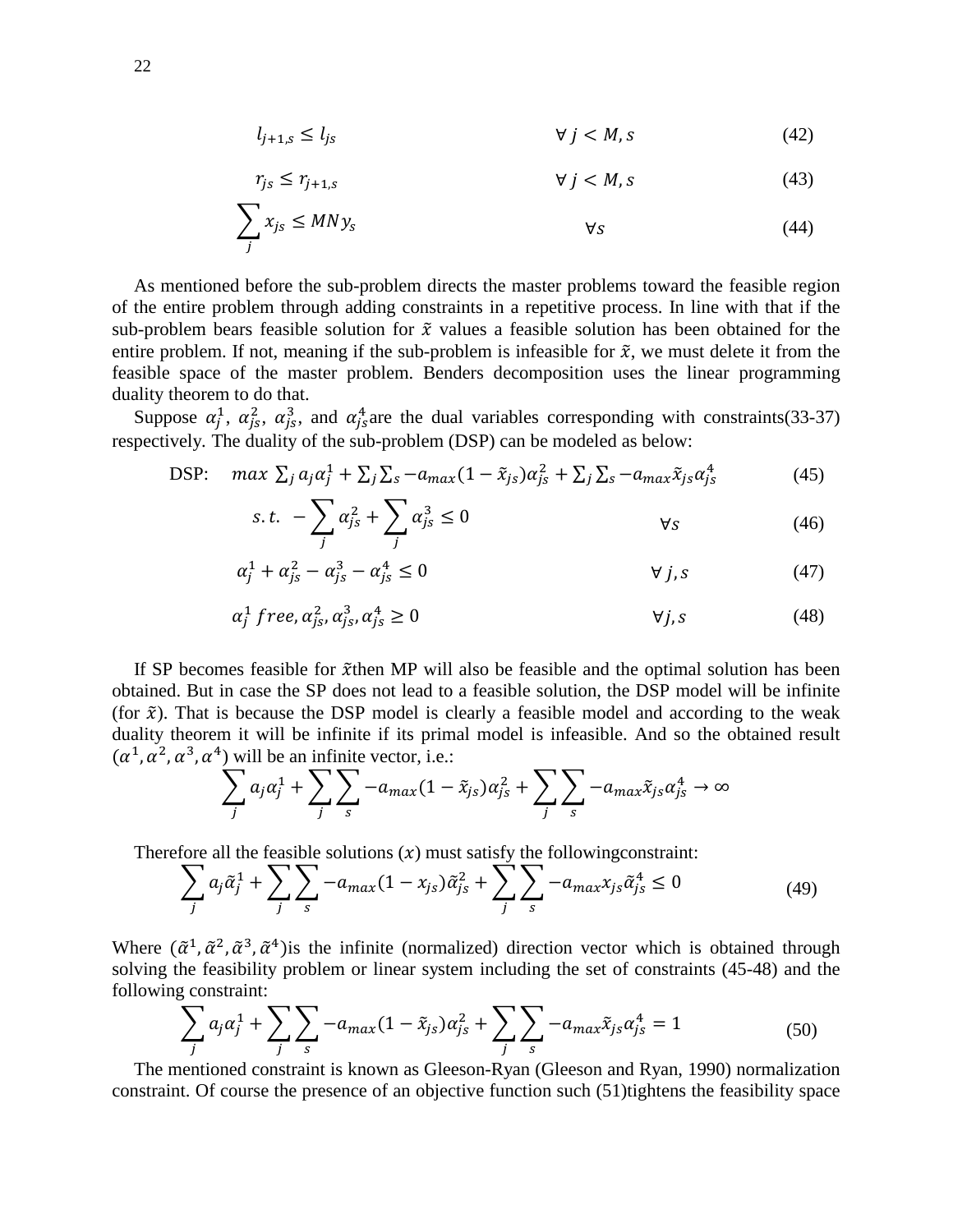23

of the entire problem [\(Bai and Rubin, 2009\)](#page-16-8). This is because when there is one such objective function the number of (37) set constraints which are equally satisfied, reaches its highest level. This term is added to objective function of DSP lexicographically.

$$
max \quad \sum_{j} \sum_{s} \alpha_{js}^{4} \tag{51}
$$

*Valid inequalities*: regarding transferring a number of constraints to the sub-problem, the feasible space will become much vaster for the MP and it also increases the number of essential iterations to reach the optimal solution. Therefore adding constraints which can tighten the feasible space of MP independent of real variables  $(z, b)$  will lead the algorithm getting to the solution faster. The valid inequalities which are obtained for this model will be explained here:

• Regarding the fact that the aim is to minimize the number of segments, each bixel(1, j),  $j \in \{1, ..., N\}$  can at most be opened in the  $a_i$  number of segments. Since the weight or the monitor unit of each open bixel can at least be equal to 1 and therefore we have:

$$
\sum_{s} x_{js} \le a_j \qquad \qquad \forall j \qquad \qquad (52)
$$

This constraint mostly tightens the feasible region through bixels which  $a_i \in \{0,1\}$ .

• On the other hand, the bixel $(1, j)$  must at least be opened in one segment for each  $a_j$ >0. And also bixels which are  $a_j > a_{j-1} + a_{j+1}$ in a manner that at least one of  $a_{i+1}$ or  $a_{i-1}$ is nonzero could be opened in two segments in the optimal solution and therefore:

$$
\sum_{s} x_{js} \ge out_j \qquad \qquad \forall j \in \{j | a_j > 0\} \qquad (53)
$$

Where *out<sub>i</sub>* is:

$$
out_j = \begin{cases} 1 & ; a_j > 0, \\ 2 & ; a_j > a_{j-1} + a_{j+1} \text{ and } a_{j-1} + a_{j+1} > 0 \end{cases}
$$

Also the following constraint can be written for bixels  $a_j$  whenever  $a_{j-1} + a_{j+1} = 0$ 

$$
\sum_{s} x_{js} \le 1 \qquad \qquad \forall j \in \{j | a_{j-1} + a_{j+1} = 0\} \qquad (54)
$$

Along with constraint (53), this constraint causes that the bixels which are limited to  $a_i =$ 0 bixels on both sides can only be opened in one segment.

The steps of the presented Benders decomposition algorithm are described in Pseudocode 1.

| Pseudocode 1. The pseudo code of the presented Benders' algorithm |
|-------------------------------------------------------------------|
| {Initialization}                                                  |
| $x \leftarrow$ initial feasible integer solution                  |
| $LB \leftarrow 0$                                                 |
| $U B \leftarrow 0$                                                |
| while $UB \neq LB$                                                |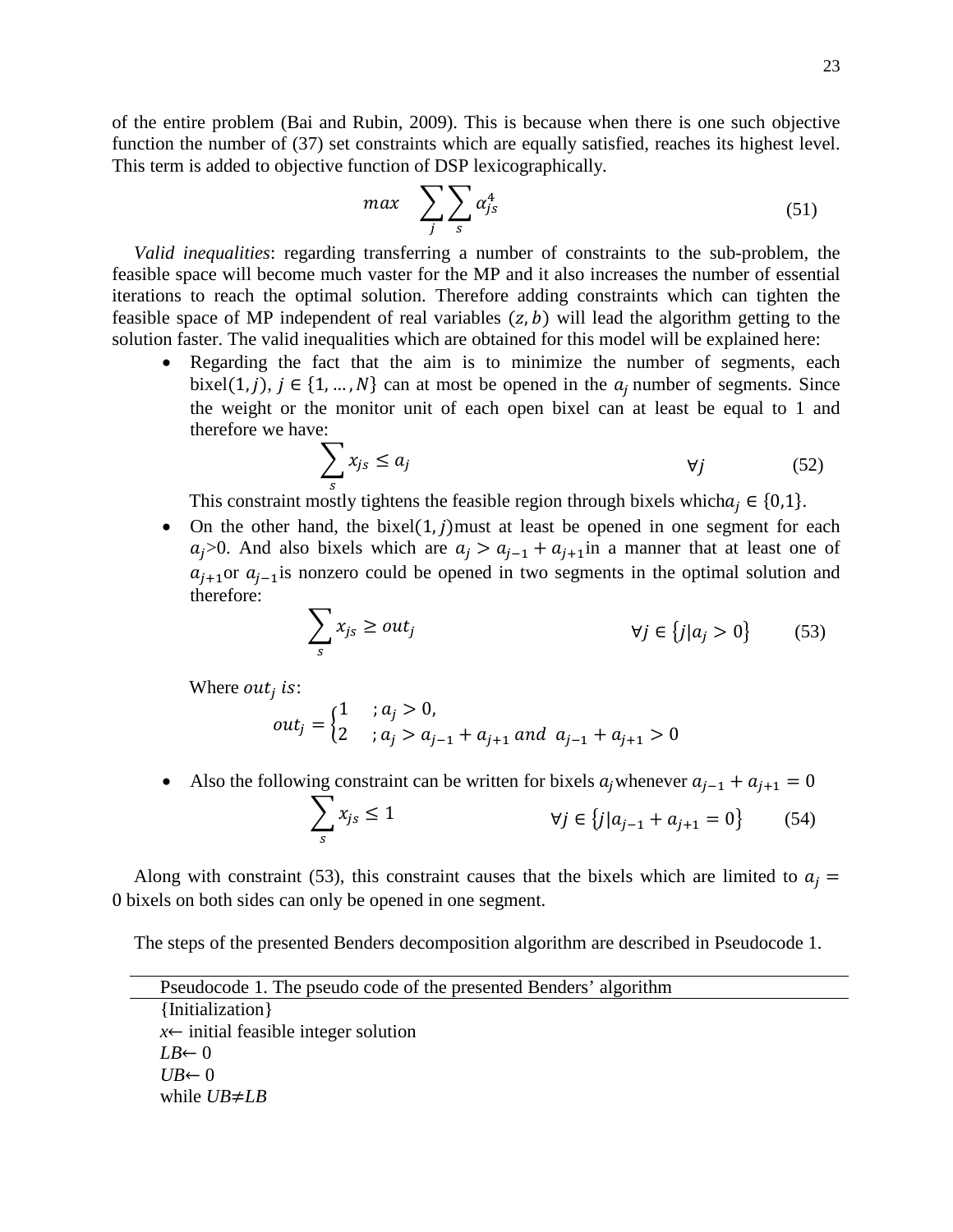```
Solve SP
     If SP is unbounded
         Get unbounded ray (\tilde{\alpha}^1, \tilde{\alpha}^2, \tilde{\alpha}^3, \tilde{\alpha}^4)Add cut (48) to MP
    End if
     Solve MP
     LB← Objective function value
End while
```
#### **3.2. Methods of generating new monitor sequences**

The methods which generate new monitor units sequences play the main role in the presented algorithm. The method introduced by Mason et al. [\(2012\)](#page-17-10) will be combined along this line with another method which will be explained below in order to promote each other reciprocally.

**First method**: Mason et al. [\(2012\)](#page-17-10) claimed that new feasible sequences of monitor units can be generated through having a sequence, because of the similarity. For example consider the two following sequences for  $8 \times 20$  matrix with  $a_{max} = 10$ :

First sequence: 6, 5, 4, 4, 4, 3, 3, 3, 3, 2, 2, 2, 2, 1, 1, 1

Second sequence: 6, 6, 5, 4, 4, 3, 3, 3, 2, 2, 1, 1, 1, 1, 1, 1, 1.

Although the first sequence has one element lesser than the second sequence their values are very similar. As we compare these values one by one we can see that they differ by  $\pm 1$ . Therefore if  $\alpha_i^{k*}$  is the *i*<sup>th</sup>value of a feasible monitor unit sequence with *k* segments, sequences with the  $i^{\text{th}}$  values  $(\alpha_i^{k*}, \alpha_i^{k*} + 1, \alpha_i^{k*} - 1, \alpha_i^{k*} + 2, \alpha_i^{k*} - 2, ...)$ can be new potential sequences for this problem.

On the other hand, the algorithm begins the search from the lower bound of the number of segments. Therefore if a new feasible solution with  $S$  number of segments is not found, we will move on the solutions with  $S + 1$  number of segments. Since we have all the feasible sequences with S segments for row  $i^*$ , the new monitor sequences can also be generated through adding a value in the rational range to them.

**Second method:** the number of segments is bounded to a determined value in the presented algorithm through adding constraint (55) to the single row mathematical model (10-15) in each iteration. This specific value starts from the lower bound of the number of segments and increases the size of the unit along a repetitive process till it reaches a feasible solution. The sequences which are infeasible for other rows and as a result for the entire matrix are turned into taboo by means of constraint (56) in this repetitive process and they are then deleted from the solution space of the mathematical model.

$$
\sum_{(s,b)} y_{sb} = S \tag{55}
$$

$$
\sum_{\{(s,b)|TS_s=b\}} y_{sb} < S \tag{56}
$$

Where  $TS_s$  indicates the feasible solution of the  $i^{*th}$  row which is infeasible for the other rows and must therefore be deleted from the solution space. Constraint (56) forces change in at least one value of taboo sequences. Of course after the mathematical model is solved and the obtained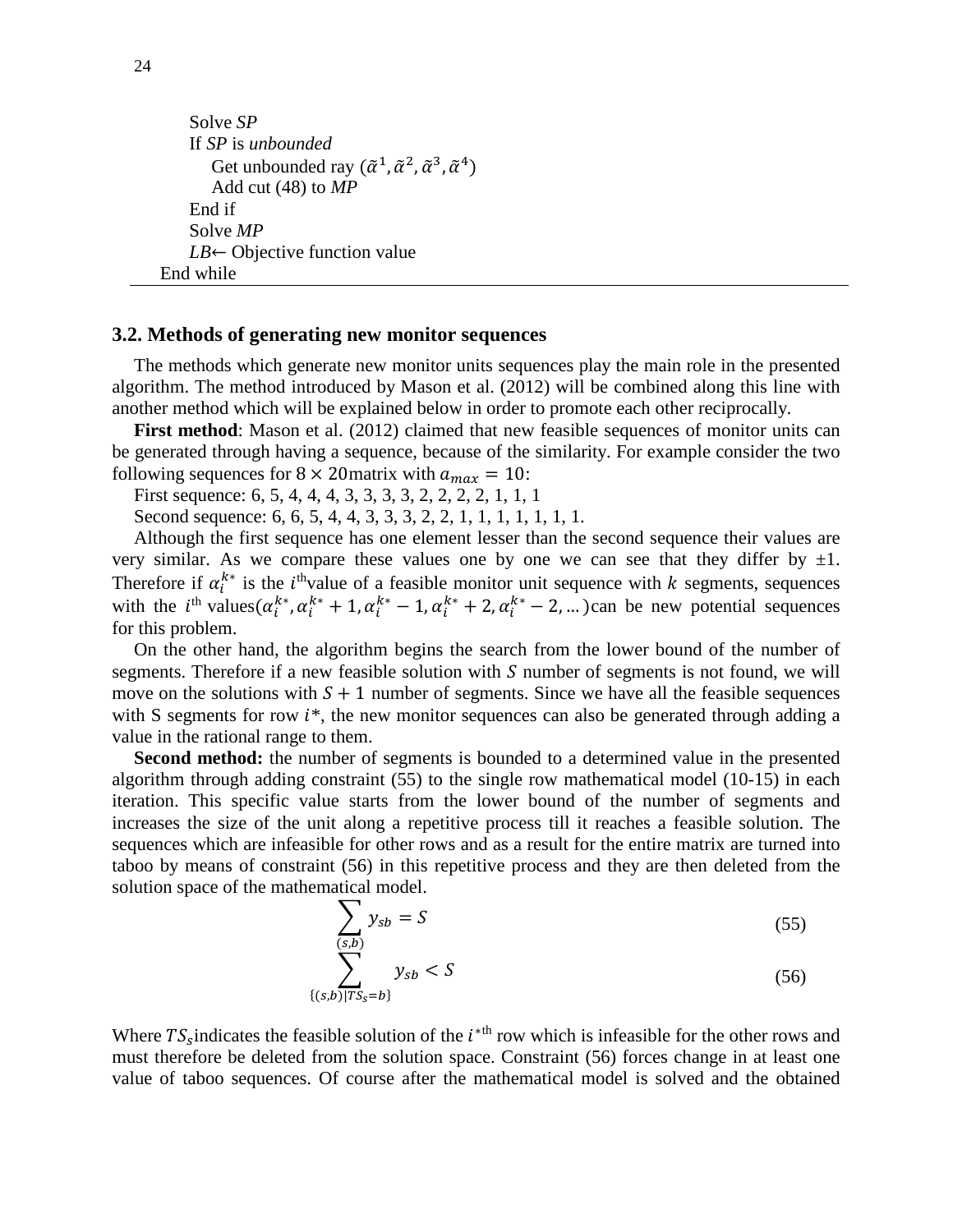sequences were identified as infeasible for other rows, it will, by itself, enter the black list in the next iterations of algorithm.

It must be noted that each different permutation of a feasible sequence for the  $i^*$ <sup>th</sup> row can be another potential solution for that row. Therefore turning a sequence into taboo may lead to same sequence with different order which has no role in the other rows becoming feasible or infeasible. Therefore, we add constraint (57) to the mathematical model as well in order to delete a large number of repetitive solutions.

$$
\sum_{b} b \times y_{sb} \ge \sum_{b} b \times y_{s+1,b} \qquad \forall s < S \tag{57}
$$

This constraint creates a decreasing order in the values of the monitor unit sequences which leads to the deletion of its repetitive permutations from the solution space and only the feasibility of one permutation of a unique answer will be examined for the other rows.

It is obvious that if the single row model (10-15) will become infeasible in the presence of constraint (56), it means that all the solution space has entered the black list and no sequence with Snumber of segment can be found for this matrix. Under such condition, as mentioned previously, the algorithm adds a unit to the number of segments and continues searching among the solutions with  $S + 1$  segments.

## **3.3. The proposed algorithm**

The steps of the presented algorithm are as explained below:

- Step 0: Get the intensity matrix*:*
- Step 1: consider  $k$  as the lower bound of the number of segments and specify the row  $i^*$  (the largest number obtained by solving each and every one of the rows through Benders decomposition method).
- Step 2: consider  $k$  and  $k^*$  as the lower bound of the number of segments.
- Step 3: repeat the following steps up to reaching a feasible monitor unit sequence:

3.1) Consider segments as equal to  $k$  and generate the new sequences through both methods in parallel.

3.2) If the second method of generating new sequences becomes infeasible go to step four.

3.3) Examine the feasibility of the new sequences for the other rows through checking feasibility of the single row model by a standard solver (Section 3).

3.4) As soon as a new sequence is proved to be infeasible for a row, exempt it from being examined for the other rows, and add it to the black list. Otherwise, if it was feasible for all rows, put it  $b^*$  and consider  $k^*$  equal to  $k$  and move to step five.

- Step 4: consider k as equal to  $k + 1$ , delete the black list and go to step 3
- Step 5: the end.

This algorithm begins the search with the lower bound k of the segment number and looks for a feasible sequence in the entire matrix through examining different sequences for each and every one of the rows. The infeasible sequences will turn into a taboo in a mathematical model and when this model becomes infeasible, meaning that there is no new feasible sequence, one unit is added to the number of segments and searching continues in the same manner.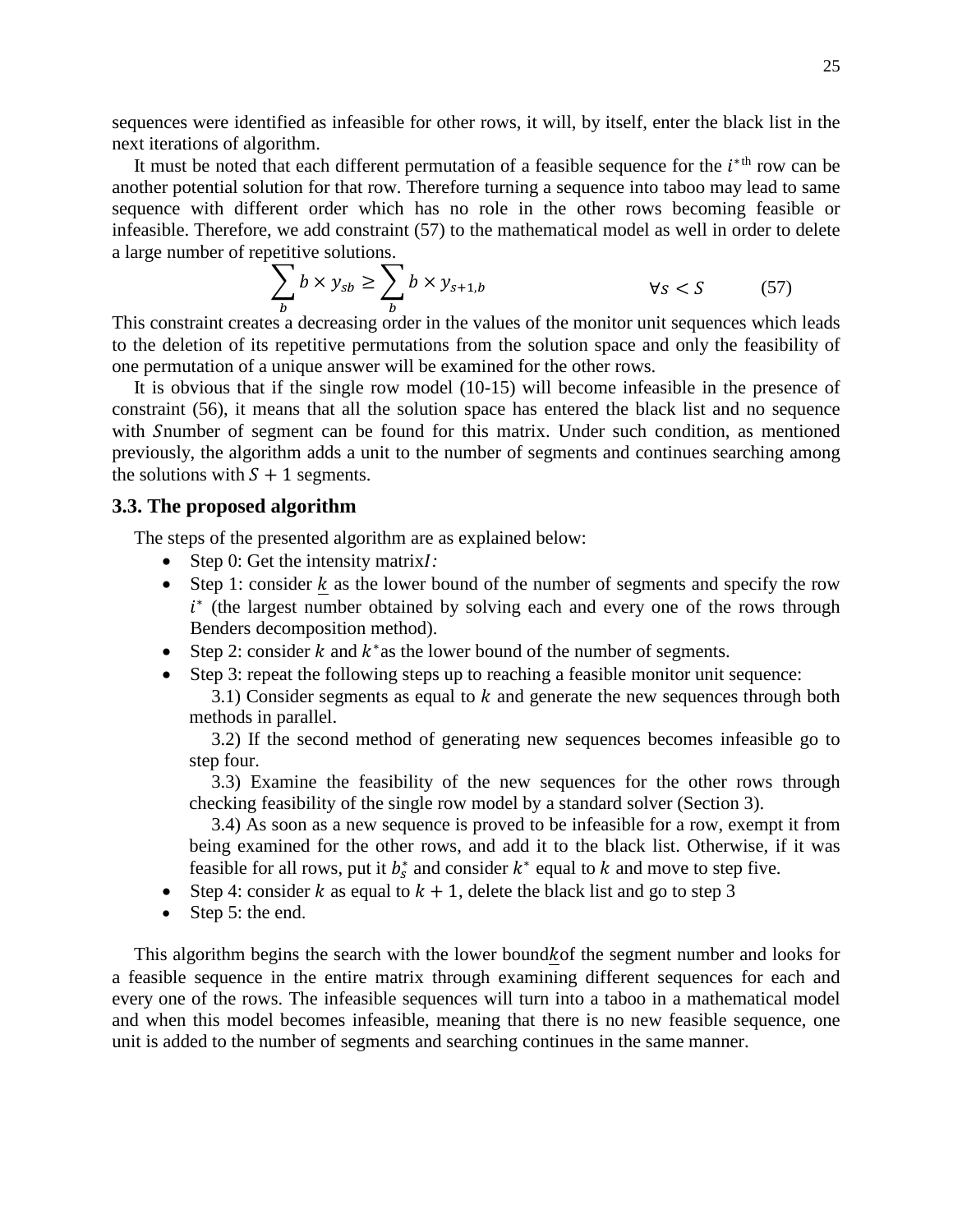## **4. Numerical Results**

The proposed algorithm is programed and obtained results from applying the algorithm on 15 clinical cases presented by Taşkın et al.[\(2010\)](#page-17-8) and also 150 random cases are compared with recent similar researches.

Results of proposed algorithm are given in contrast to study done by Taşkın et al.[\(2010\)](#page-17-8) for 15 real cases in Table 1. The first column is problem identifier and the second column shows the dimension of problem ( $M \times N \times L$ ) in which L stands for maximum value of intensity matrix elements. In addition, computational time and objective function (numbers of segments) are depicted in third and fourth column, respectively.

According to fourth column, both the algorithms provide the same results but average computational time is reduced as much as 25% because of reduction in computational time in nine of the cases. Minimum and median computational times are also reduced in comparison with the best results obtained from literature. But the maximum computational time is not improved using this algorithm. Since the best results of proposed algorithm differ from ones obtained in the literature, it is perceived that for specific kinds of problems, the complexity of both algorithms is increased. In order to investigate the reasons of these exceptional cases and their occurrence reasons, it is needed to be aware of substituted linear solver.

150 random examples generated uniformly in interval  $[0, L]$  and different sizes are solved by proposed algorithm in order to check its behavior in a variety of sizes. Table 2 shows the results of these experiments in four indexes of computational time.

With respect to results shown in Table 2, it seems that the algorithm has a stable behavior in variation of parameter  $L$ . In such a manner that the mean of computational time for cases with same matrix dimension ( $M = N = 5$ ) and two different values of L (3 and 18) differs by only 1.5353 seconds. But plotting the computation time vs. parameter  $L$ (Figure 1) indicates an exponential behavior for algorithm.

The computation time vs. two different dimensions of intensity matrix in a constant amount of has been plotted in order to analyze its effect as well (Figure 2). Figure 2 not only shows an exponential behavior for differences of computational time but also reveals such a manner for different values of  $L$  as well as Figure 1.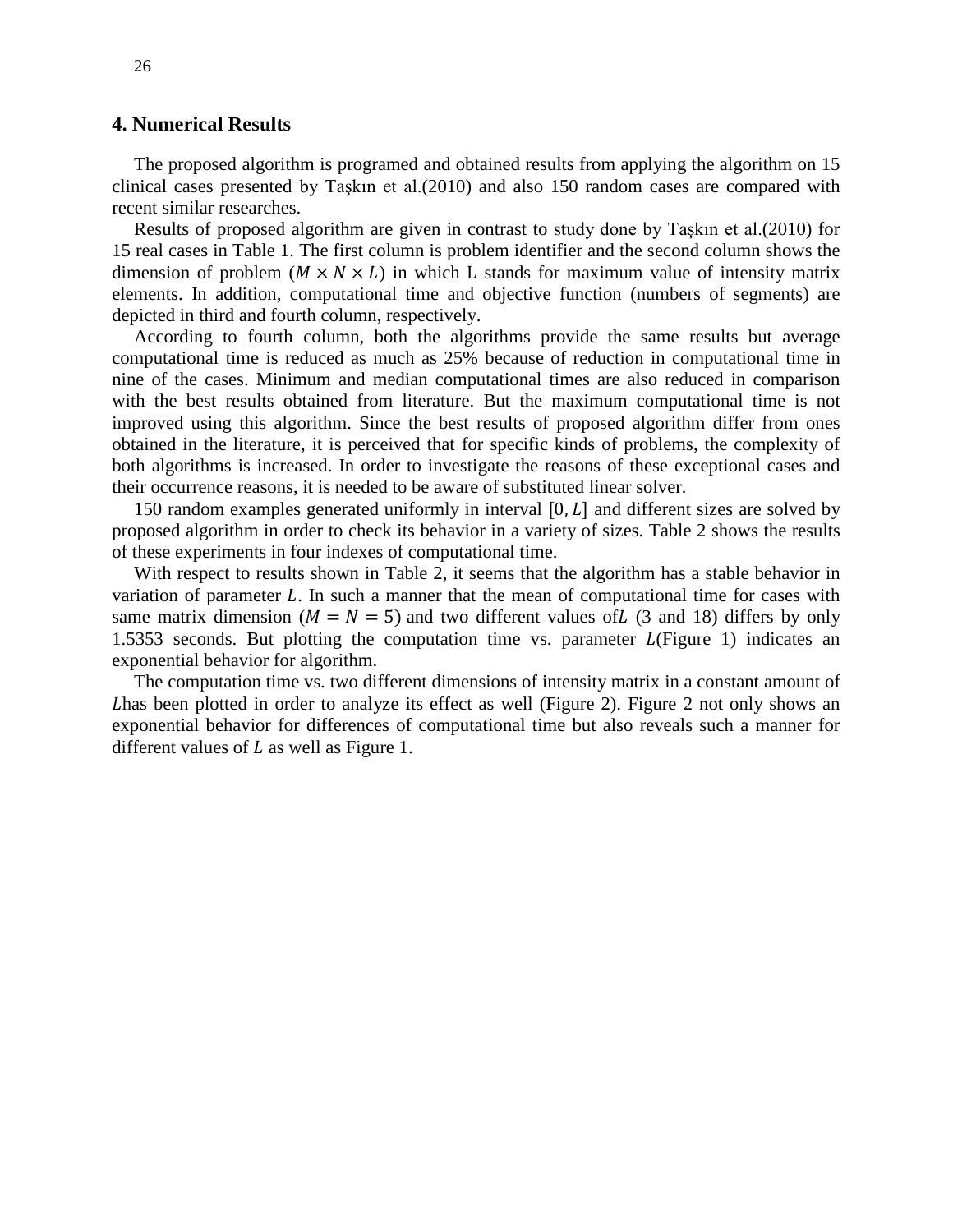| Table 1. The results of algorithm in comparison with (Taskin et al., 2010) |              |           |    |                               |            |                         |            |  |  |  |
|----------------------------------------------------------------------------|--------------|-----------|----|-------------------------------|------------|-------------------------|------------|--|--|--|
|                                                                            | Problem size |           |    | The results of)Taşkin et al., |            | The results of proposed |            |  |  |  |
| Prob. ID                                                                   |              |           |    | 2010(                         |            | algorithm               |            |  |  |  |
|                                                                            | M            | ${\bf N}$ | L  | Com. $time(s)$                | Obj. Value | Com. time $(s)$         | Obj. Value |  |  |  |
| C1B1                                                                       | 15           | 14        | 20 | 2.3                           | 10         | 0.2760                  | 10         |  |  |  |
| C1B2                                                                       | 11           | 15        | 20 | 1.1                           | 8          |                         | 8          |  |  |  |
| C1B3                                                                       | 15           | 15        | 20 | 4.5                           | 9          | 66.633                  | 9          |  |  |  |
| C1B4                                                                       | 15           | 15        | 20 | 27.1                          | 11         | 1.7046                  | 11         |  |  |  |
| C1B5                                                                       | 11           | 15        | 20 | 1.3                           | 8          | 0.0114                  | $8\,$      |  |  |  |
| C2B1                                                                       | 18           | 20        | 20 | 14.9                          | 12         | 0.2142                  | 12         |  |  |  |
| C2B2                                                                       | 17           | 19        | 20 | 6.9                           | $11\,$     | 8.6853                  | $11\,$     |  |  |  |
| C2B3                                                                       | 18           | 18        | 20 | 9.9                           | 11         | 0.0602                  | 11         |  |  |  |
| C2B4                                                                       | 18           | 18        | 20 | 16.8                          | 12         | 0.2915                  | 12         |  |  |  |
| C2B5                                                                       | 17           | 18        | 20 | 6.2                           | 10         | 2.6619                  | 10         |  |  |  |
| C3B1                                                                       | $22\,$       | 17        | 20 | 62.1                          | 12         | 982.2838                | 12         |  |  |  |
| C3B2                                                                       | 15           | 19        | 20 | 4.5                           | 8          | 19.1825                 | $8\,$      |  |  |  |
| C3B3                                                                       | 20           | 17        | 20 | 894.7                         | 12         | 32.2903                 | 12         |  |  |  |
| C3B4                                                                       | 15           | 19        | 20 | 548.8                         | 12         | 20.0476                 | 12         |  |  |  |
| C3B5                                                                       | 15           | 19        | 20 | 5.4                           | 9          | 61.4258                 | 9          |  |  |  |
|                                                                            | Mean         |           |    | 107.1                         |            | 79.80272                |            |  |  |  |
|                                                                            | Median       |           |    | 6.9                           |            | 2.6619                  |            |  |  |  |
|                                                                            | Min          |           |    | 1.1                           |            | 0.0114                  |            |  |  |  |
|                                                                            | Max          |           |    | 894.7                         |            | 982.2838                |            |  |  |  |

Table 1. The results of algorithm in comparison with **([Taşkın et al., 2010](#page-17-8))**



Figure 1. Behavior of algorithm in terms of maximum element in  $5 \times 5$  random matrixes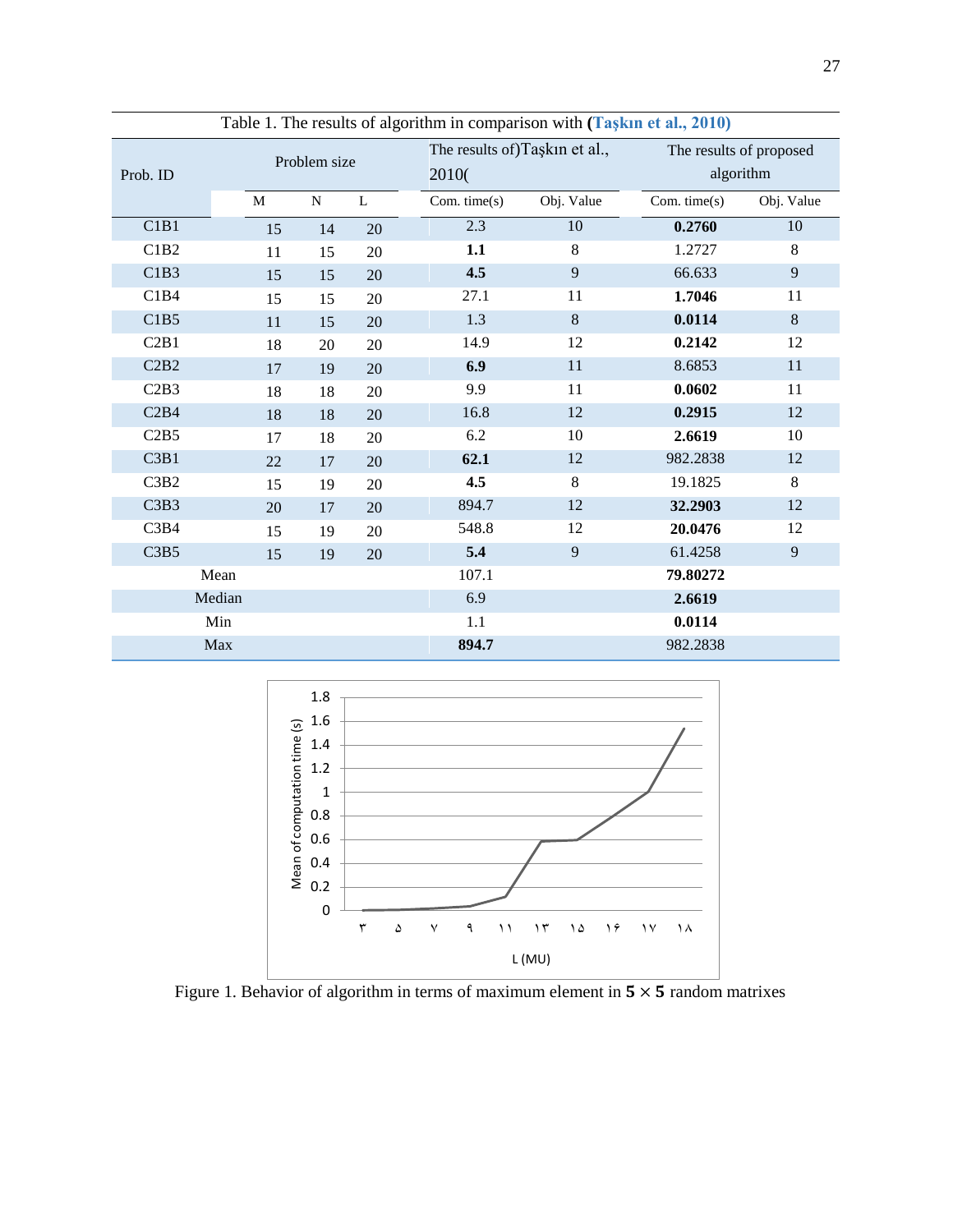

Figure 2. Comparison of computation time between two matrix dimensions  $5 \times 5$  and  $10 \times 10$  vs. different values of parameter  ${\cal L}$ 

| Table2. The results of algorithm for random examples |                |         |    |                  |        |        |        |        |  |
|------------------------------------------------------|----------------|---------|----|------------------|--------|--------|--------|--------|--|
|                                                      |                | Problem |    | Number           |        |        |        |        |  |
| Prob. No.                                            | dimension      |         | of | Computation time |        |        |        |        |  |
|                                                      | $\mathbf M$    | N       | L  | Examples         | Min    | Median | Mean   | Max    |  |
| 1                                                    | 5              | 5       | 3  | 10               | 0.0021 | 0.0039 | 0.0044 | 0.0021 |  |
| $\overline{c}$                                       | 5              | 5       | 5  | 10               | 0.0045 | 0.0061 | 0.0064 | 0.0072 |  |
| 3                                                    | $\overline{5}$ | 5       | 7  | 10               | 0.0195 | 0.019  | 0.0199 | 0.0204 |  |
| 4                                                    | 5              | 5       | 9  | 10               | 0.0333 | 0.0361 | 0.0369 | 0.0389 |  |
| 5                                                    | 5              | 5       | 11 | 10               | 0.0362 | 0.0997 | 0.1178 | 0.182  |  |
| 6                                                    | 5              | 5       | 13 | 10               | 0.1799 | 0.3331 | 0.5867 | 0.6177 |  |
| 7                                                    | 5              | 5       | 15 | 10               | 0.193  | 0.383  | 0.5967 | 0.9308 |  |
| 8                                                    | 5              | 5       | 16 | 10               | 0.0234 | 0.4252 | 0.7971 | 0.8296 |  |
| 9                                                    | $\overline{5}$ | 5       | 17 | 10               | 0.6772 | 0.7752 | 1.0048 | 1.0795 |  |
| 10                                                   | 5              | 5       | 18 | 10               | 0.1276 | 1.3043 | 1.5397 | 2.6138 |  |
| 11                                                   | 10             | 10      | 3  | 10               | 0.0370 | 0.013  | 0.037  | 0.0429 |  |
| 12                                                   | 10             | 10      | 5  | 10               | 0.1055 | 0.053  | 0.1055 | 0.1536 |  |
| 13                                                   | 10             | 10      | 7  | 10               | 0.1990 | 0.0666 | 0.199  | 0.2313 |  |
| 14                                                   | 10             | 10      | 9  | 10               | 1.9555 | 1.1594 | 1.9555 | 2.4992 |  |
| 15                                                   | 10             | 10      | 11 | 10               | 2.7512 | 1.2018 | 2.7512 | 3.7481 |  |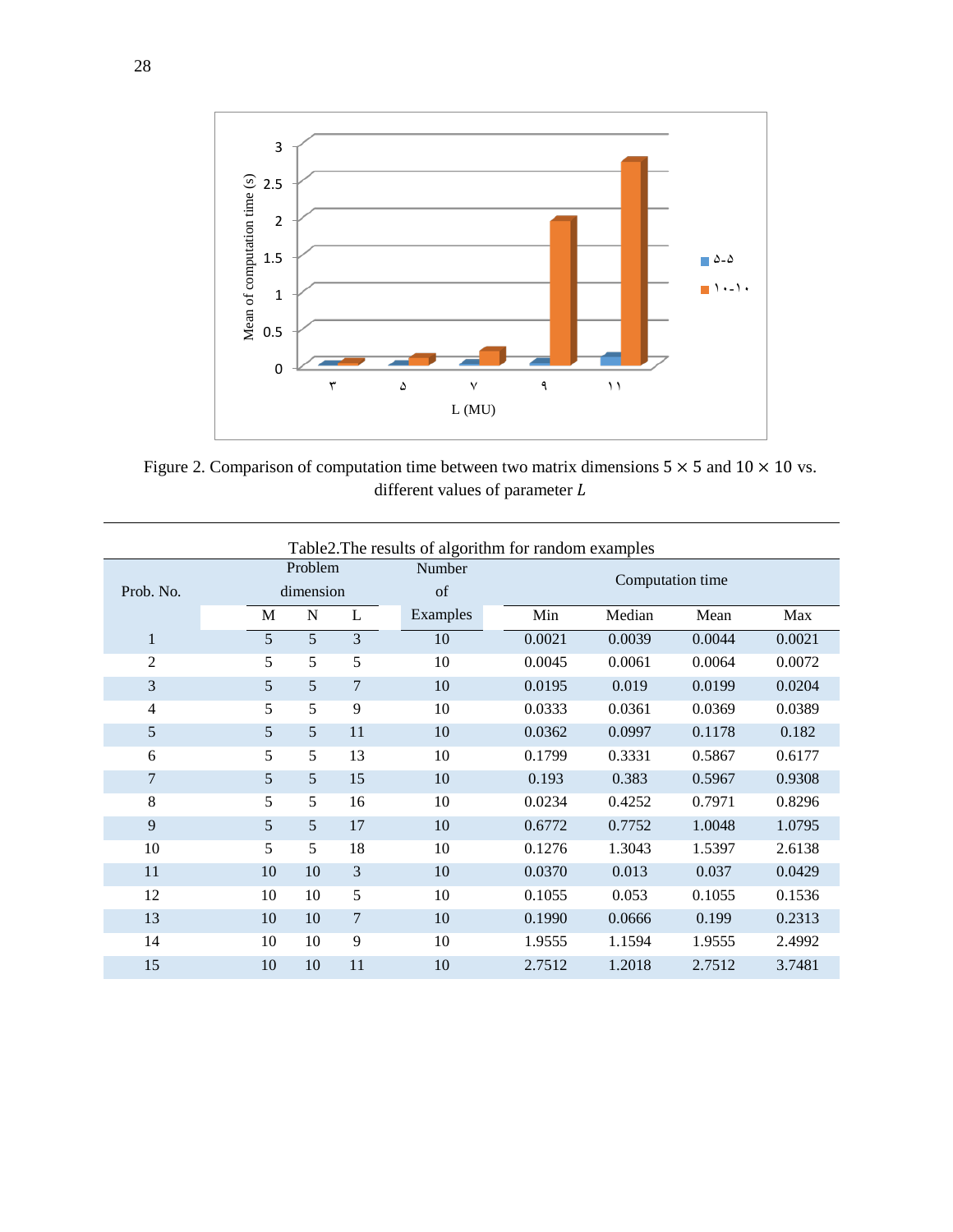# **5. Conclusion**

In this paper, a new mathematical model is developed for intensity matrix realization in IMRT. This model is linearized through two different techniques and an efficient algorithm is proposed according with them for real size problems. Benders decomposition is applied to obtain the lower bound in this algorithm. Also a new monitor unit sequence generating procedure is introduced.

Results of algorithm for 15 clinical data found in literature ([Taşkın et al., 2010](#page-17-8)) is compared with the best solutions known in terms of objective value and computational time which shows rational superiority of proposed algorithm. Moreover, behavior of algorithm is analyzed along solving 150 other random instances in a spectrum of sizes.

This algorithm can be generalized to handle total treatment time objective function too, by only applying a proper search mechanism. Apart from that some of physical constraints of collimator like interleaf collision constraint, tongue and groove constraint and so on, can be taken into account and added to the model. Furthermore, generating new monitor unit sequences through an evolutionary algorithm seems to be more efficient than doing it in a random manner which can be a direction for future researches.

## **References**

<span id="page-16-0"></span>Ahuja, R. K. and Hamacher, H. W., (2005), A network flow algorithm to minimize beam‐on time for unconstrained multileaf collimator problems in cancer radiation therapy,. *Networks,* 45**,** 36-41.

<span id="page-16-4"></span>Baatar, D., Boland, N., Brand, S. and Stuckey, P. J., (2007), Minimum cardinality matrix decomposition into consecutive-ones matrices: CP and IP approaches, *Integration of AI and OR Techniques in Constraint Programming for Combinatorial Optimization Problems.* Springer.

<span id="page-16-2"></span>Baatar, D., Hamacher, H. W., Ehrgott, M. & Woeginger, G. J.,( 2005), Decomposition of integer matrices and multileaf collimator sequencing., *Discrete Applied Mathematics,* 152**,** 6-34.

<span id="page-16-8"></span>Bai, L. & Rubin, P. A.,(2009), Combinatorial benders cuts for the minimum tollbooth problem, *Operations Research,* 57**,** 1510-1522.

<span id="page-16-7"></span>Benders, J. F., (2005), Partitioning procedures for solving mixed-variables programming problems, *Computational Management Science,* 2**,** 3-19.

<span id="page-16-1"></span>Boland, N., Hamacher, H. W. & Lenzen, F., (2004), Minimizing beam‐on time in cancer radiation treatment using multileaf collimators, *Networks,* 43**,** 226-240.

<span id="page-16-5"></span>Cambrazard, H., O'mahony, E. & O'Sullivan, B.,(2010), Hybrid methods for the multileaf collimator sequencing problem, *Integration of AI and OR Techniques in Constraint Programming for Combinatorial Optimization Problems.* Springer.

<span id="page-16-6"></span>Cambazard, H., O'mahony, E. & O'Sullivan, B.,( 2012), A shortest path-based approach to the multileaf collimator sequencing problem., *Discrete Applied Mathematics,* 160**,** 81-99.

<span id="page-16-3"></span>Collins, M. J., Kempe, D., Saia, J. & Young, M.,( 2007), Nonnegative integral subset representations of integer sets, *Information Processing Letters,* 101**,** 129-133.